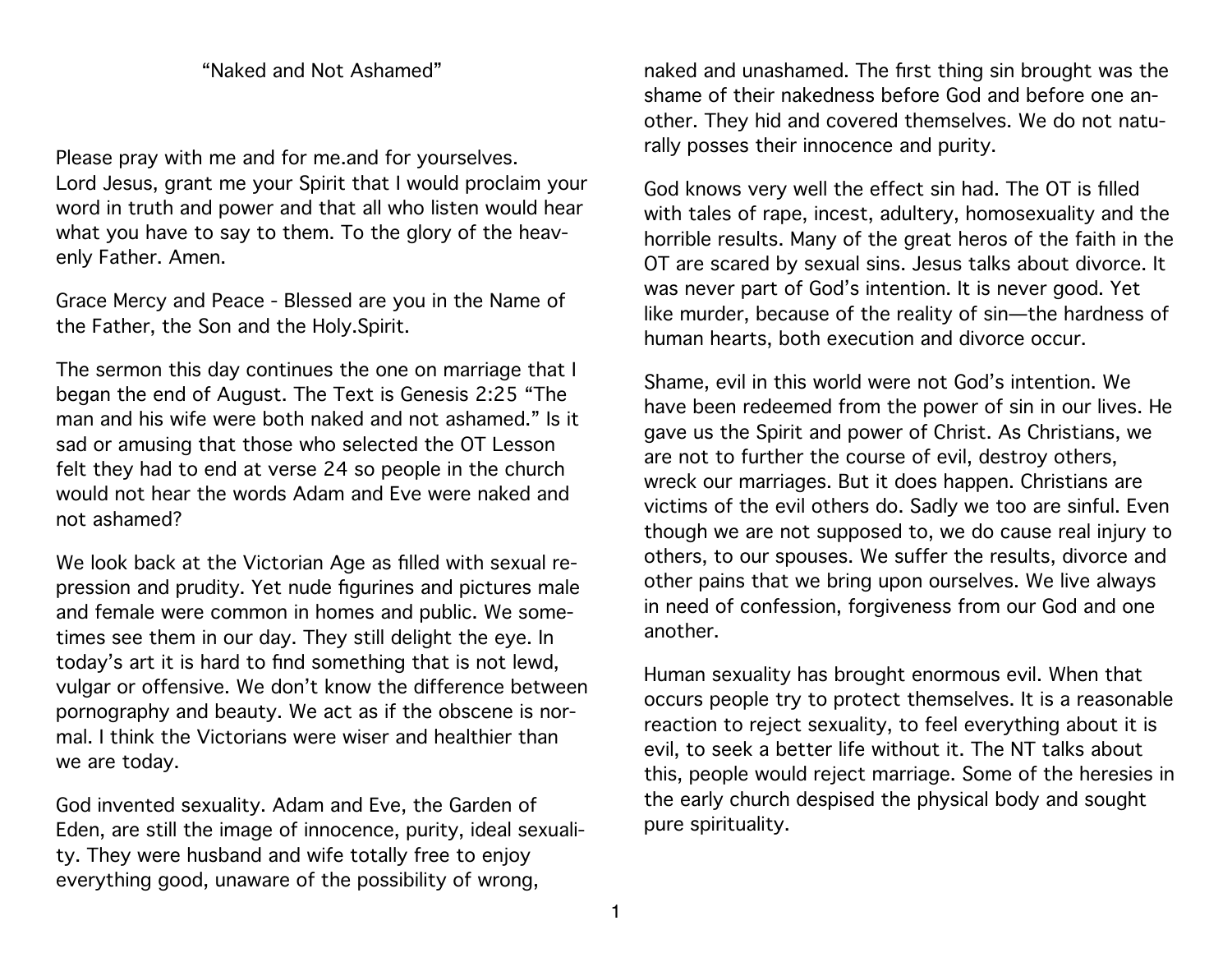We see this struggle in church history with the rise of monastic orders, the denial of marriage to priests. My personal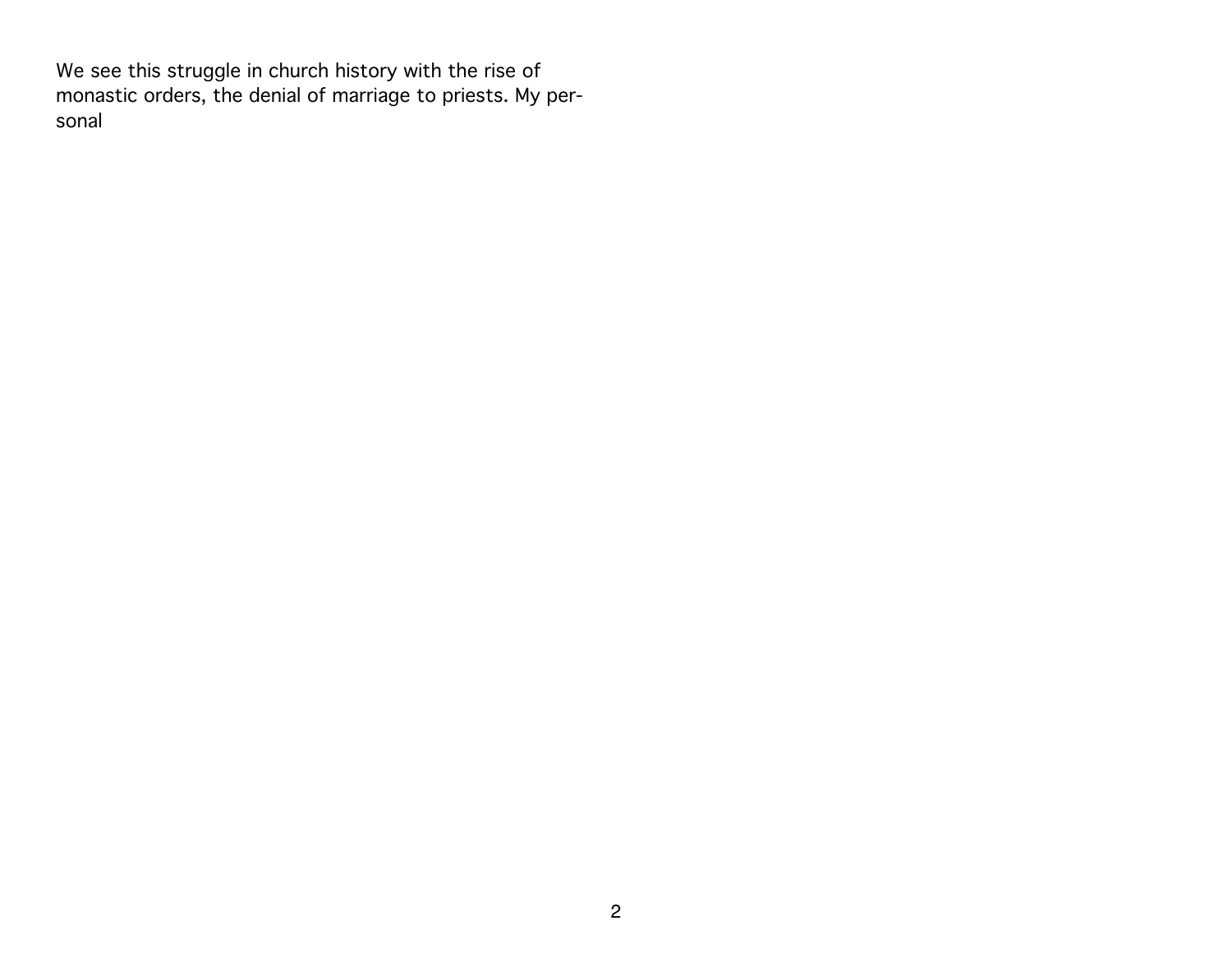opinion is that we are going to see a popular rejection of sexuality in our society. People revolted against it, an increase in celibate groups, in and outside the church. They will appeal to many Christians but they are an evil trap. Especially for those who are not married Satan has a false view of sexuality, that it is all evil. He wants people to think no discussion, no image of the nude, no song, everything about it is unchristian, unspiritual. He wants us to think we are to rise above it to a higher plane.

I am sure there are those of you that are wondering why you came today? What good is all this talk to those who are young or single, to those who are celibate by circumstance, separation, divorce or death?

God makes very plain that sexual relations are restricted to within the marriage covenant. Before marriage, outside of it, celibacy is always God's only standard. We have forgotten today that to be celibate is an excellent way of being fully male or female. It is different but not less than being male and female in marriage. A great deal is made about the difficulties of celibacy. The impression is given that celibate life is inadequate, so unhealthy, that all single people should be engaging in sexual relations anyway.

It is commonly taught that the denial of ones sexual desires is horrible. Yet anyone in a good marriage knows very well that requires a great deal of self denial. No one can seek the good of the beloved by seeking self centered personal satisfaction. Much of what makes for a satisfactory marital relationship is developed in the years before marriage, the

struggle for self-control, seeking the true good for others instead of using them for selfish need.

Modern sexual psychology tries to hide from us that throughout the world, in cultures and times far removed from the Bible, the normal practice is for marriage to occur in the mid to late twenties, for sexual relations to be forbidden before and outside marriage. Like the prohibitions against murder stealing and slander people come to these ideas because they work to make a good society. Very early marriage, youthful promiscuity, infidelity, homosexuality are harmful in themselves not just because they are against God's laws.

Modern Psychology is correct when is says it is not healthy to repress our sexuality, but many people cover over the technical distinction between repression and denial. I feel in an attempt to justify their immorality. Further they try to get others to follow them, do as they do. Film, TV, music, art, advertising, in schools, in government, in the church, they promote their ideas. As if by making immorality common it will become good. They have been very successful. Many Christians feel naked and ashamed for speaking God's word. Ashamed to tell the truth about sexuality, how good it is in the proper place and harmful when misused.

Repression is psychologically harmful; denial is not. It is easy to see the difference when we talk about anger instead of sexuality. Let us say someone deliberately caused your child serious injury. Will you be angry? Is God angry that happened? Anger at injustice and evil is a correct feeling.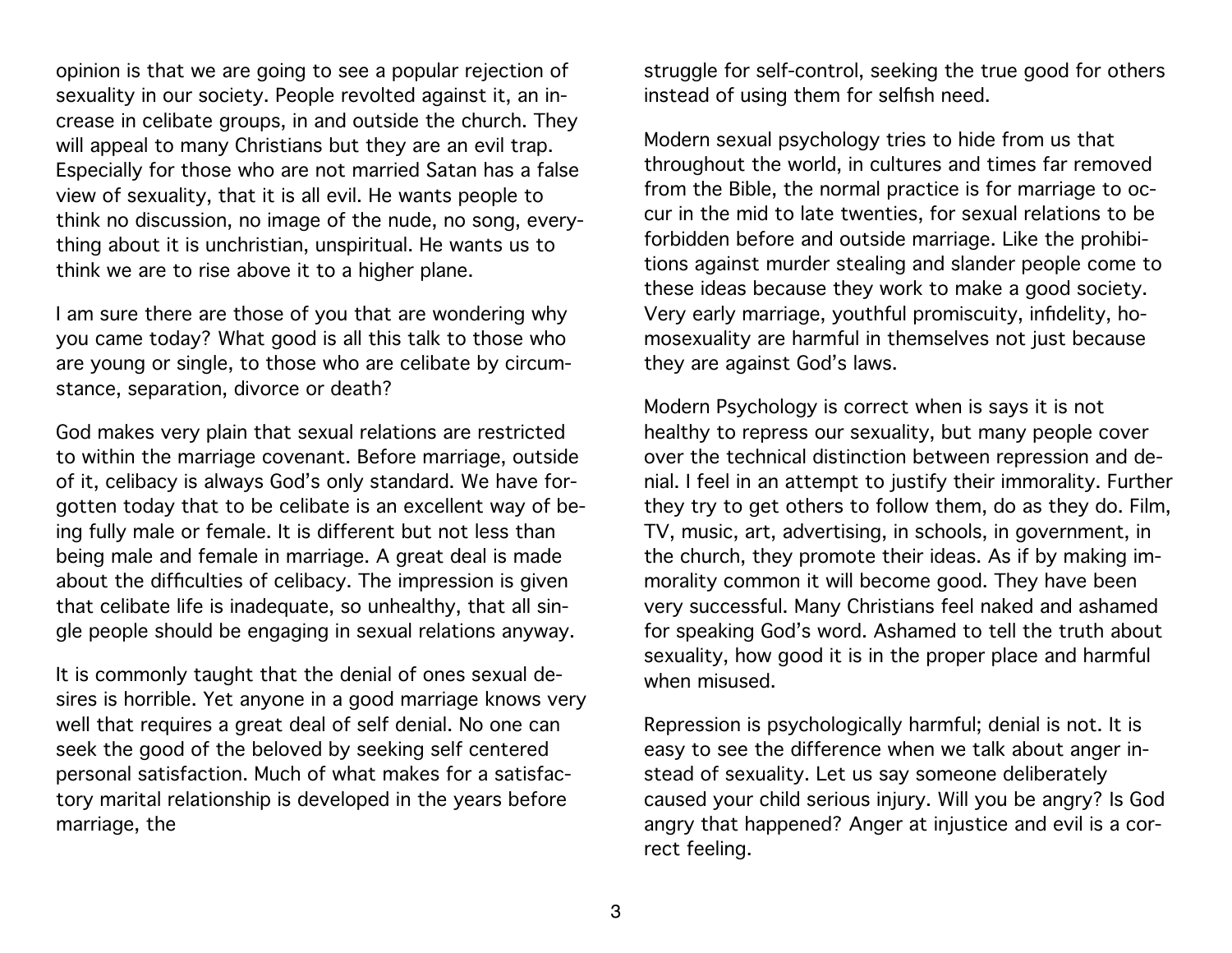Should you get a gun and shoot the guilty party? Should you cause them injury in return?

Repression is saying "I do not feel angry". It is a rejection of reality. Refusing to admit, to accept how he really feels. When that is done the feeling, the intensity of its power does not go away. It is buried from consciousness, works its way through the mind and will force its way out. It will be dissipated some other way. People can spend a long in counseling trying to discover what is causing their problems.

Denial is not the same at all. It says I feel very angry. It cries, It is in anguish, It gives vent to the power of the feelings. It admits the reality. Denial is saying even though this is how I feel, I chose not to act this anger out in harmful ways. It denies the deeds of anger.

Repressing our sexuality is to say I do not feel the feelings God built into me for my good as a man or woman. Denial says, I feel those desires and needs. I chose not to act on them in ways that are harmful to me and others. That is the foundation of adult maturity. It is basic to our life as Christians growing in the power of Christ's Spirit.

The Bible says: "I appeal to you therefore, brethren, by the mercies of God, to present your bodies as a living sacrifice, holy and acceptable to God. Do not be conformed to this world, be transformed by the renewal of your mind. Let no sin reign in your mortal bodies, to make you obey their passions, yield yourselves to God, your members as instruments of righteousness. Put off the old man, which is corrupt according to deceitful lusts." Peter writes: "Since Christ suffered in the flesh, arm yourselves with the

same thought. . .live for the rest of time in the flesh, no longer by human passions but by the will of God. Let the time past be sufficient for doing what the Gentiles do. . licentiousness, passions, drunkenness." Hebrews has "Let marriage be held in honor among all, and let the marriage bed be undefiled, for God will judge the immortal and adulterous."

Naked and not ashamed. That is God's intention for marriage. The Song of Solomon is 8 chapters of love poetry. Two become one flesh is much more than hormones. It is a mystic reality, power, spiritual communion, not at all animal like. Our sexuality is creative, complex, unique, never the same, unrepeatable, perfect yet imperfect, leading onward, higher up and further on, deeper and wider. It makes us united as one yet in it we become most uniquely male and female. Honeymooners find an unbelievable intensity of delight, yet after many years couples look back with fondness to those days as the beginning of a path to far more wonderful delights. Years of good marriage do not diminish sexuality.

Yet it is true the greater potential something has, the worse is can become. Bad marriage, bad sexual relationships can easily be worse than nothing at all. Today we call what used to be sick, disgusting, depraved - great. We call adult material, what is grossly immature and juvenile. Words like virgin, chaste, pure, innocent and all they connote are forgotten. Satan's action made us naked and ashamed of good. Now we are not ashamed of evil.

We need to return to the Garden of Eden, God's plan for us in marriage. We are not without sin but we have been redeemed. The power of sin has been broken in our lives.